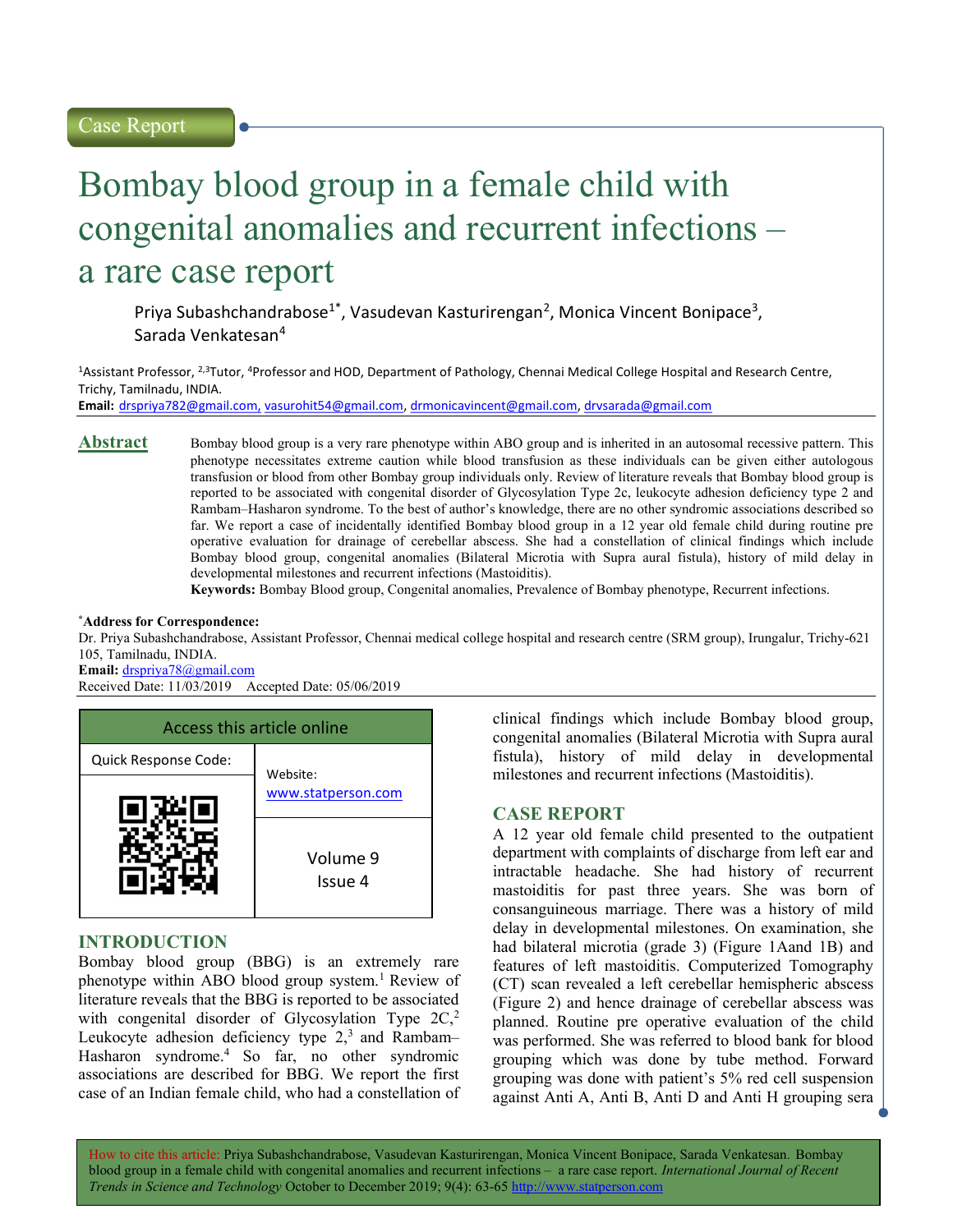(manufactured by J. Mitra and Co, New Delhi, India.) which showed agglutination with Anti D sera and absence of agglutination with Anti A, Anti B and Anti H sera. This indicates the absence of A, B and H antigens on the Red cells (Figure 3A). Reverse grouping was done with

A, B and O pooled cells (prepared in-house in our blood bank) against patients serum, which showed agglutination in all three tubes, thus revealing the presence of Anti A, Anti B and Anti H antibodies ( Figure 3B). So the blood group was reported as Bombay O Rh positive.



upra Aural Fistula Figure 1: Bilateral Mi

Figure 1A: Right side showing absence of external ear and just a remnant of skin and cartilage (Right microtia - grade3) A supra aural fistula is also seen. 1B: Left side showing absence of external ear and just a small remnant of skin and cartilage (Left microtia – grade3). An additional skin tag is also noted



Figure 2: Computerized tomographic picture showing a left cerebellar abscess (black arrow)





Figure 3A: Forward grouping with Anti A, Anti B, Anti D and Anti H grouping sera showing absence of agglutination in three test tubes (Anti A, Anti B and Anti H sera) and positive agglutination (cell button) in test tube with Anti D sera. 3B: Reverse grouping with A, B and O pooled cells show positive agglutination (cell button) in all three test tubes

### DISCUSSION

Bombay phenotype (Oh or hh) was first identified in 1952 by Dr. Y. M. Bhende, in a patient with blood group O, whose blood was incompatible with multiple O group donors on cross matching.<sup>1</sup>BBG is extremely rare with an estimated prevalence of 1:10,000 individuals in India and about 1:  $1,000,000$  persons in other parts of the world.<sup>5</sup> In our Blood bank, 47,753 blood groupings have been performed for a period of four years nine months from January 2010 to September 2014 and 9 individuals (four males and five females with a male: female ratio of 0.8: 1) were identified to have Bombay blood group, accounting for a prevalence of 0.02 %, which is much higher when compared to literature data which states a prevalence of 0.004 % in Tamil Nadu.<sup>6</sup> Bombay

phenotype is characterized by the lack of H antigen on the Red Blood Cells (RBCs). Since H antigen is the precursor of A and B antigens, these individuals also lack A and B antigens on RBCs. As a consequence, these persons produce Anti-A, Anti-B and Anti-H antibodies. This phenotype is unique for the reason that in routine blood grouping it is typed as O group (because of the absence of A and B antigens on red cells), however when cross matching the BBG individual with group O donors, there will be incompatibility (due to the presence of anti  $- A$ , anti – B and anti – H in the serum of these individuals which reacts with O cells of donor). The clinical significance of anti H antibodies is that, they can cause acute hemolytic reaction, if the blood from other O group individuals containing H antigen are given and hence